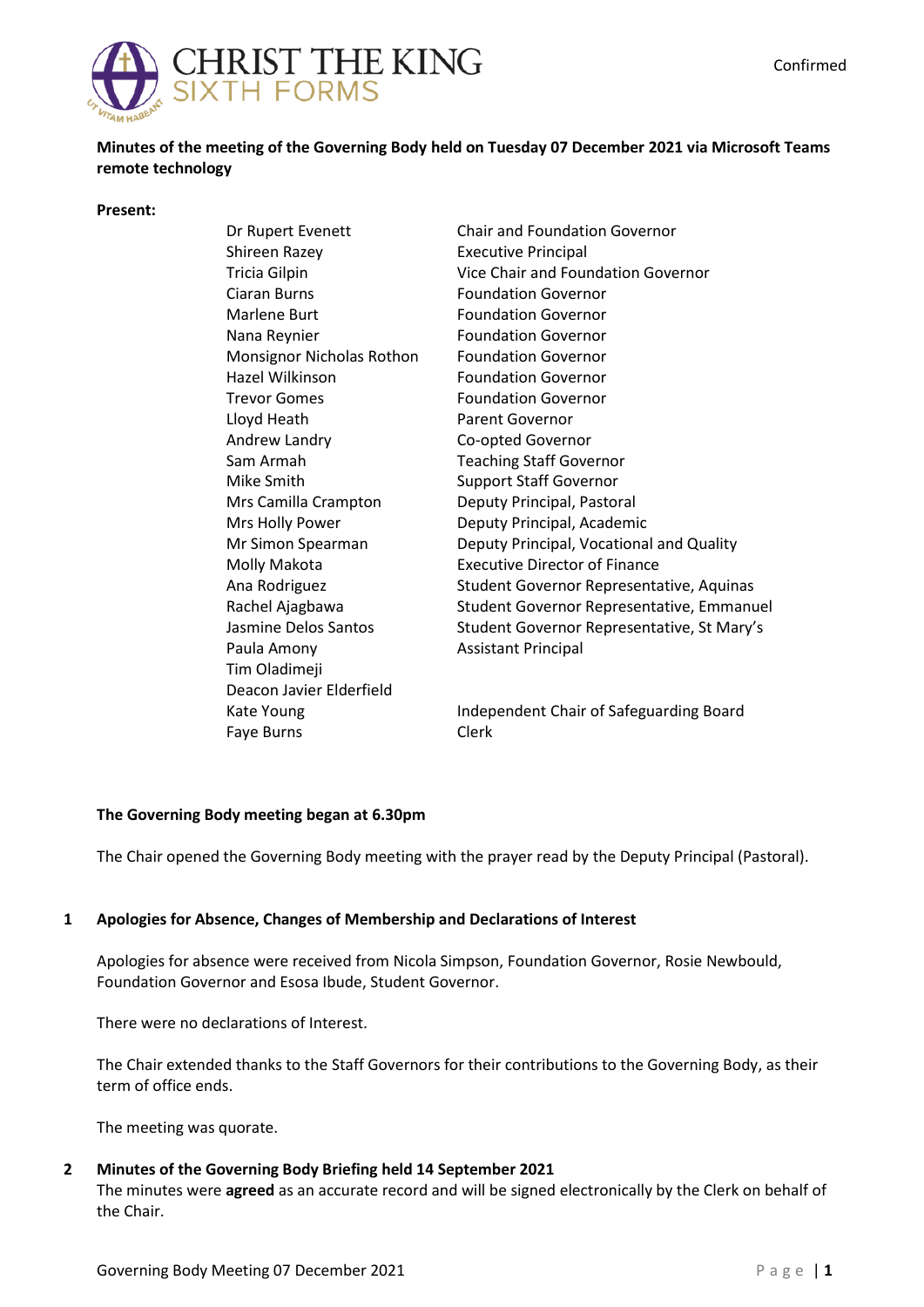## **3 Matters arising from the minutes of the Governing Body Briefing held 15 September 2020**

The matter of the return of laptops was discussed. It was confirmed that the numbers were very low and that the deposit for each outstanding laptop would not be returned to the individuals. The invoices sent out, did prompt the return of several more.

# **10 Chaplaincy and 10:10 RE Report to Governors**

Javier Elderfield and Tim Oladimeji presented the Chaplaincy and 10:10 RE Report. Good relationships have been formed with local charities and parishes and we will continue to take this forward. The 10:10 mission weeks was a success with a lot of engagement from both students and staff. Tim Oladimeji thanked Javier and his teams for their progress.

The Deputy Principal (Pastoral) thanked Javier Elderfield, Tim Oladimeji and their teams for their invaluable work.

Thanks were extended to the Chaplaincy Team. Governors, staff and students were thankful and appreciative of their work.

It was **RESOLVED** to receive the Report.

Deacon Javier Elderfield left the meeting.

### **11 Student Governor Report and Student Council Minutes**

A student representative highlighted the key areas of the report written by the Student Governor, there have been a wide variety of activities and trips for students, which have been partaken in well and enjoyed by all.

The student council minutes were brought to attention, and Governors extended their thanks to the Deputy Principals for the minutes. It was commented that it is clear that safeguarding and wellbeing is well received. Students thoughts and requests are heard and actioned for example, the single sex group discussions.

A governor asked what is happening in regards to students who are not comfortable going to their HOH for any issues. Students are able to go to a member of staff of their choosing, there are also posters around the sixth forms of a reporting line if they wish to use that instead.

It was **RESOLVED** to receive the Report.

Kate Young joined the meeting.

### **12 Safeguarding Update**

The Deputy Principal (pastoral) welcomed Kate and spoke about meeting with her once a term, Kate has now been with CTK for 4 terms.

Kate Young the Independent Safeguarding chair updated Governors in relation to the action plan. Kate was delighted to confirm to Governors that the system was working extremely well. An action was to further develop the mental health section of the system. The Governor Lead confirmed that the systems were working well and communication channels remain strong. Further investigation is needed to explore and learn from incidents to prevent or be better prepared. Kate confirmed that she was happy with progress and the work being taken forward by the Safeguarding Team. The chair reminded Governors about their safeguarding responsibility. A discussion took place regarding themes. Catchment areas and poverty, gangs and county lines were discussed in relation to other London boroughs or postcode areas.

Kate confirmed that strong progress is being made, led by the Deputy Principal (pastoral) and her Team. The chair thanked Kate and staff for their assurance.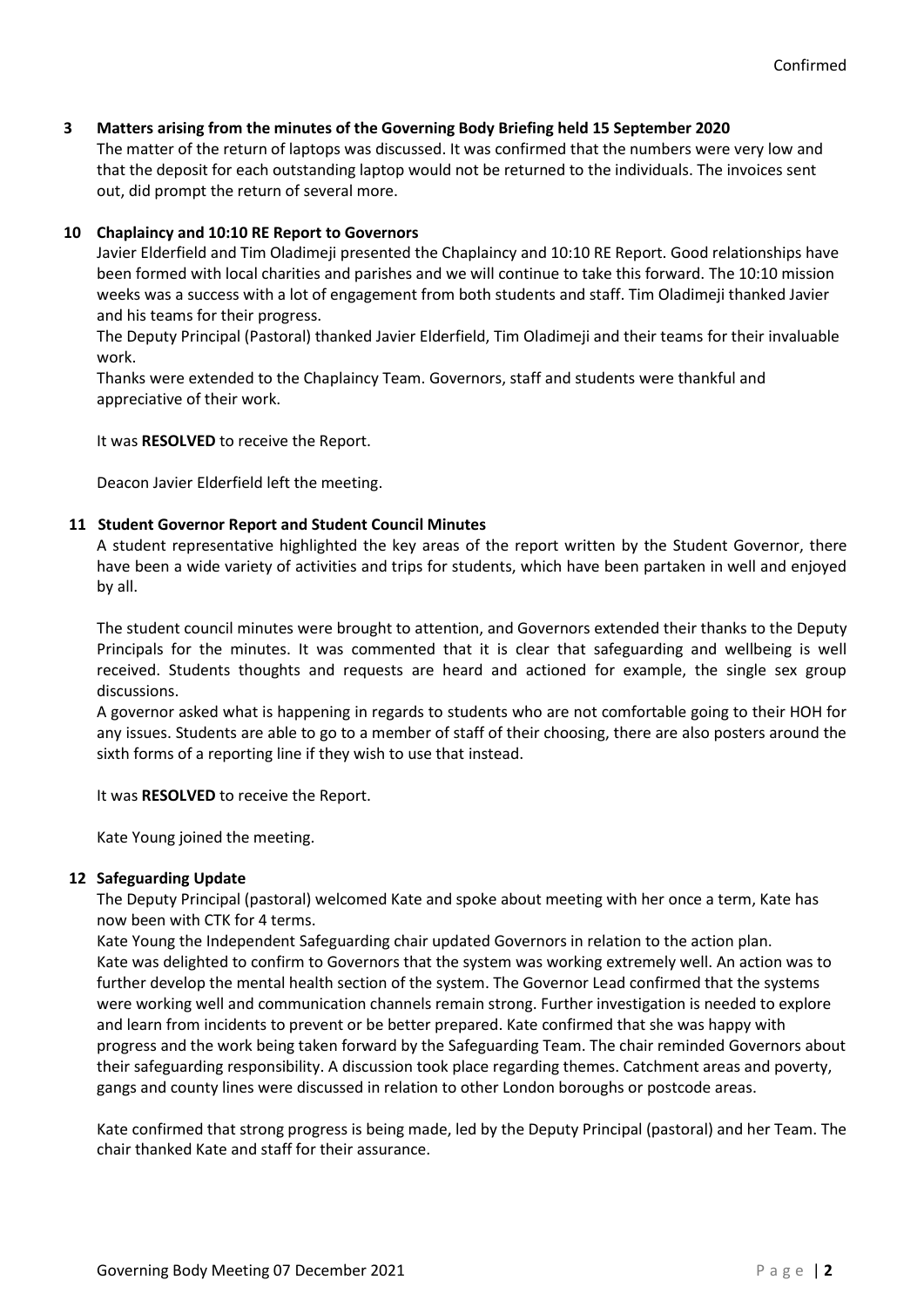The Principal presented the key performance indicators (KPIs) for November 2020. The high student retention rate was discussed and the reclassification of the vulnerable student register on the advice of the

It was **RESOLVED** to receive the Report.

Paula Amony joined the meeting.

#### **13 Equality, Diversity and Inclusion**

Paula Amony, Assistant Principal who has strategic responsibility for EDI shared the policy for EDI. She outlined that the policy met legal requirements and had been fully consulted on. The Assistant Principal outlined the training which had been arranged for Governors on Tuesday 4th January. Also outlined was that a questionnaire would be circulated in the new year to capture protected characteristics. The Policy was approved by Governors. The Assistant Principal, confirmed that the EDI action plan will be presented at the next GB meeting.

It was **RESOLVED** to receive the Report.

Paula Amony left the meeting.

#### **4 Key Performance Indicators**

The Executive Principal confirmed that the proposed changes have been made. There are no surprises to the numbers with COVID Pandemic. The Financials look healthy, retention is high at the moment due to students staying on because of COVID. The Executive Principal confirmed that the KPI's will be online for Governors to view.

It was **RESOLVED** to receive the Report.

#### **5 Principal's Report**

The Executive Principal highlighted the key areas of the report.

We will continue to follow the DofE in regards to COVID. TAGs are already being discussed again, we will have to keep a close eye on this. The Open Days this term were a great success, an increase of nearly 30% on 2019. It has been confirmed that Lewisham local authority will continue to provide free school meals for students over the Christmas period.

A Governors asked about T-Level engineering, we will await the grant results in Spring 22 and make a decision from there. A discussion was had around work experience and how this has changed significantly due to COVID. A lot of companies are offering mentoring and speaker programmes if they are unable to offer placements at the current time, some students have also been able to attend an online work experience.

The chair extended his thanks to the Executive Principal for a good report.

It was **RESOLVED** to receive the Report.

### **14 Committee Minutes from:**

#### **ii Curriculum & Quality Committee meeting held 21 October**

An update was given on the C&Q committee and key points highlighted, the committee is moving forward well.

The Governors expressed their thanks for the Local Board Minutes.

It was **RESOLVED** to receive the Report.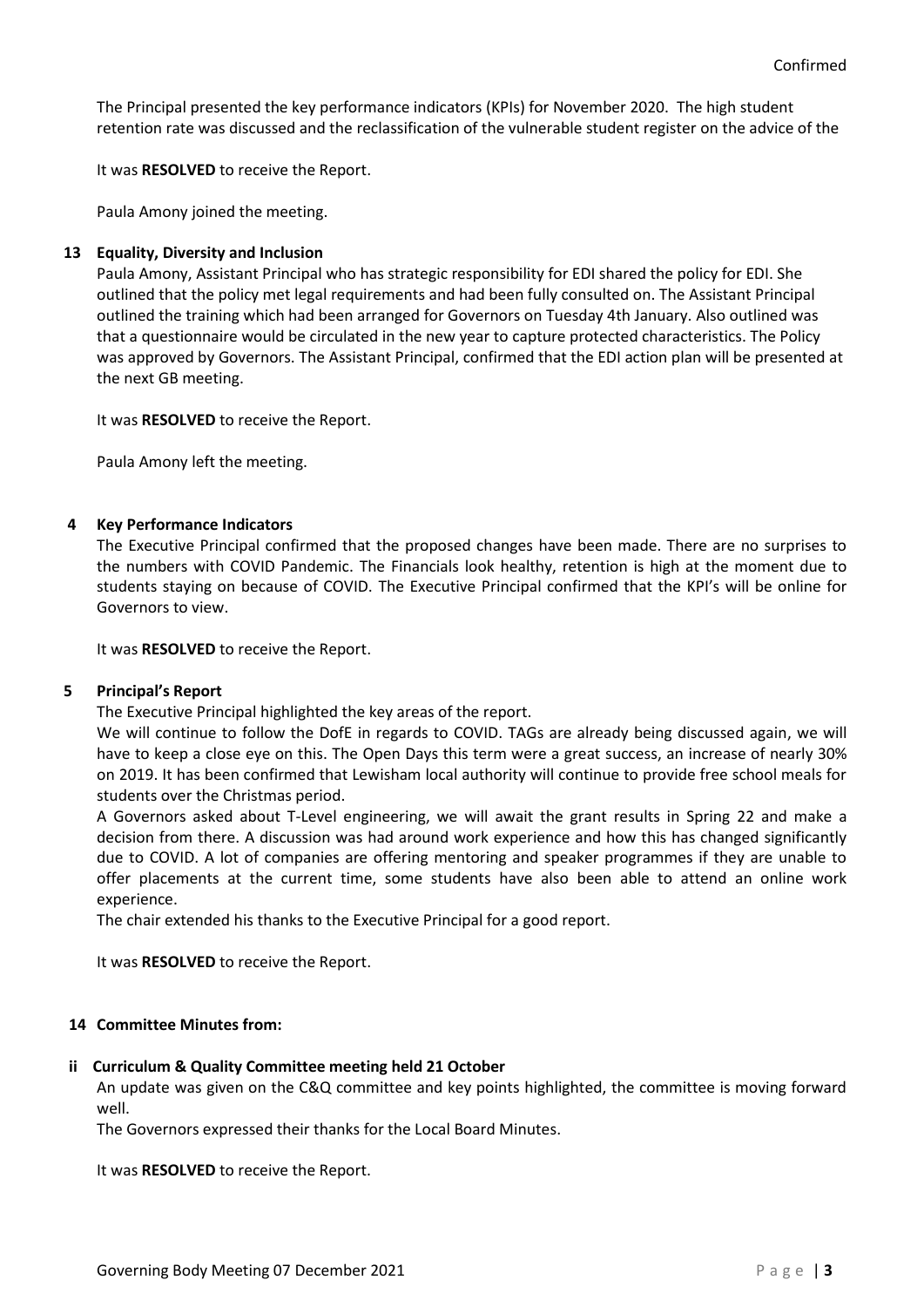## **6 ESFA Self-Assessment**

The Chair discussed the items and brought to the Governors attention the items that require approval. Regularity Self-Assessment Questionnaire 2020-21

It was **RESOLVED** to receive and **APPROVE** the Report.

Supplementary Bulletin to the College Accounts Direction 2020-21

It was **RESOLVED** to receive and **APPROVE** the Report.

Board Assessment of Fraud Risk Questionnaire 2020-21 Accounting Estimates and Areas of Judgement Report

It was **RESOLVED** to receive the Reports.

### **7 Governors' Development and reforms outlined in the White Paper**

The actions were discussed with Governors and the skills audit paper will be discussed in the new year to produce a plan for CPD, this will be an action for all Governors including the Clerk.

The Chair and Executive Principal discussed the paper, it was highlighted to Governors that the self assessment is mandatory and this would be planned in the new year. The Chair asked Governors to keep up to date with their CTK email and the Governors Portal as this is where all the information will be uploaded and updated.

It was **RESOLVED** to receive the Report.

**8 Report by and draft minutes of the Joint Finance, Resources & Business and Audit & Risk Committee meeting held 17 November 2021 and to approve.**

The Chairs of the committees reported the main points of the meetings and the minutes and report were taken as read.

The Chair brought to the attention of the committee the papers that needed be addressed.

Financial Statements Audit Findings It was **RESOLVED** to receive the Report.

The Report and Financial Statements for the year ended 31 July 2021 It was **RESOLVED** to receive and **APPROVE** the Report.

Letter of Representations It was **RESOLVED** to receive and **APPROVE** the Report.

Audit & Risk Committee Annual Report to the Governing Body 2020-21 It was **RESOLVED** to receive the Report.

### **9 Covid Risk Assessment & Register**

Presented by the Executive Principal, it was explained that the COVID Risk Assessment is a live document, constantly updated to ensure it complies with updated Government guidance, and regularly communicated with staff and students. In response to a question raised that some students may not always observe rules and keep their face covering on when in college, the Deputy Principal (pastoral) assured Governors that staff remind students and anyone exempt has a card in their ID lanyard.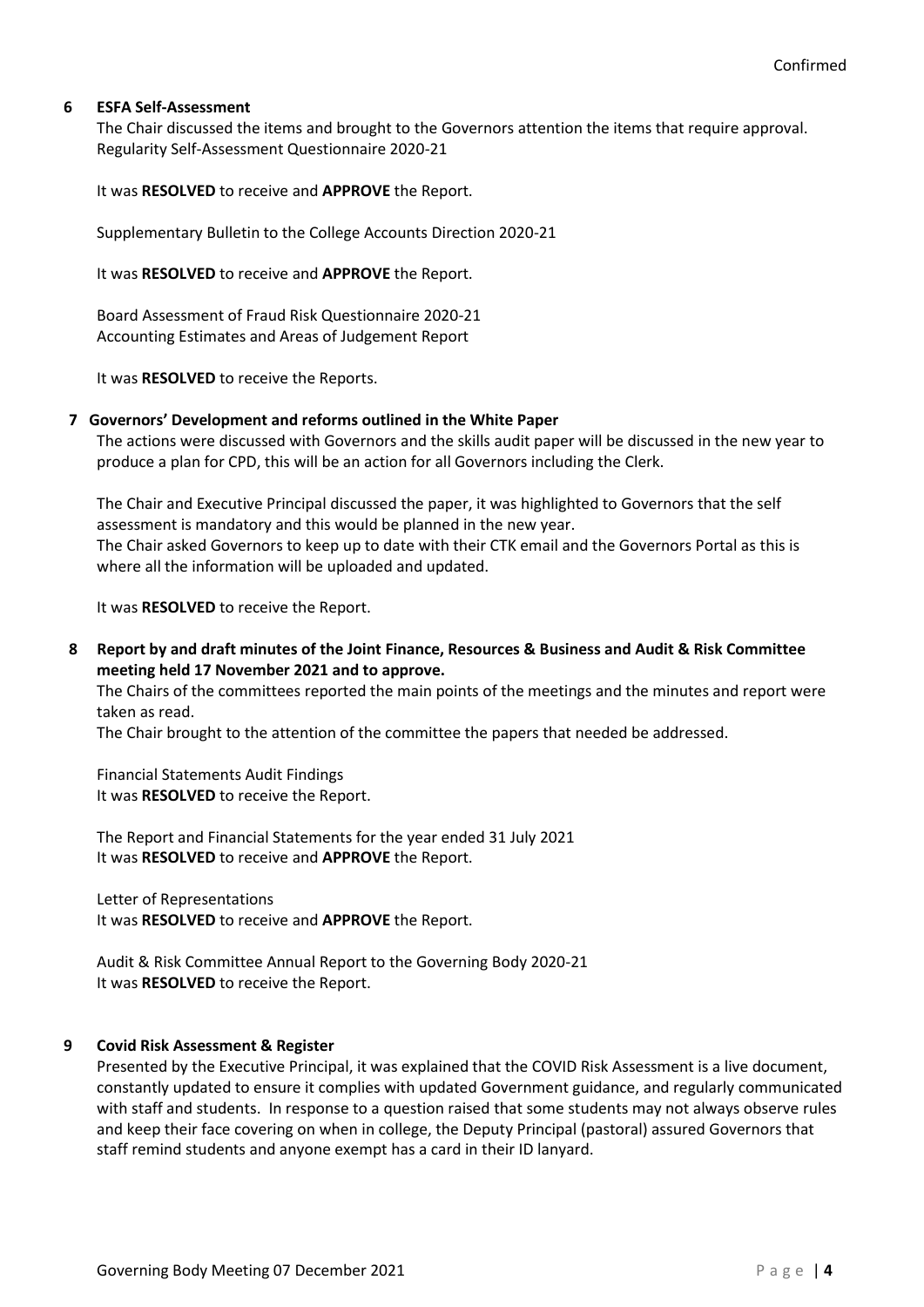## **14 Committee Minutes from:**

## **i Governance and Search Committee meeting held 27 September 2021**

The minutes were taken as read, the Chair reminded Governors that the committee meets twice a year and ensures that points in the pipeline are being actioned. The chair brought to attention the changes in Chairs of committees:

Marlene Burt is now on the FRB committee Ciaran Burns is now Chair of FRB Monsignor is now Chair of A&R Rosie is now Vice Chair of A&R to take on the role of Chair at a later date

# **iii Finance, Resources & Business Committee meeting held 27 September 2021 and 17 November 2021**

The minutes were taken as read. The Chair brought to the Governors attention that a report will now be produced for FRB – this will be part of tying together governance and strategic finances. The papers for the Governors approval were brought forward.

### **Proposed Revised Budget 2021-22**

It was highlighted that we have maintained our outstanding position and the revised budget is just and internal paper.

It was **RESOLVED** to receive and **APPROVE** the Report.

### **Building Project Progress and commitment from reserves**

It was highlighted that £1.03m in total to be used from reserves for T-level equipment, new fire doors at St Mary's, new radiators at Emmanuel and a new outdoor covered seating area for St Mary's canteen. A question was raised that if we would look at reserves for T-Level funding if needed, this was tabled for the February Governing Body meeting.

It was **RESOLVED** to receive and **APPROVE** the Report.

### **iv Audit & Risk Committee meeting held 6 October 2021**

The minutes were taken as read and the Chair highlighted key points of the committee meetings.

### **15 Sixth Form Self-Assessment Report and Quality Improvement Plan**

The Executive Principal informed Governors that the QIP reflects one term in and the SAR reflects what has come through from reviews. A Governor suggested a few changes to the SAR report which will be emailed to the Clerk.

It was **RESOLVED** to receive and **APPROVE** the Reports pending minor changes.

### **16 Any other Business**

The clerk confirmed that all committee meetings would remain via teams for now, and would be reviewed at a later date.

All CTK staff left the meeting and the Foundation Governors and clerk remained to discuss a confidential item.

### **Date of the next meeting:**

Tuesday 8th February 2022 at 6.30pm at Emmanuel

The meeting was concluded at 8.44pm.

### **Summary of matters arising from the meeting:**